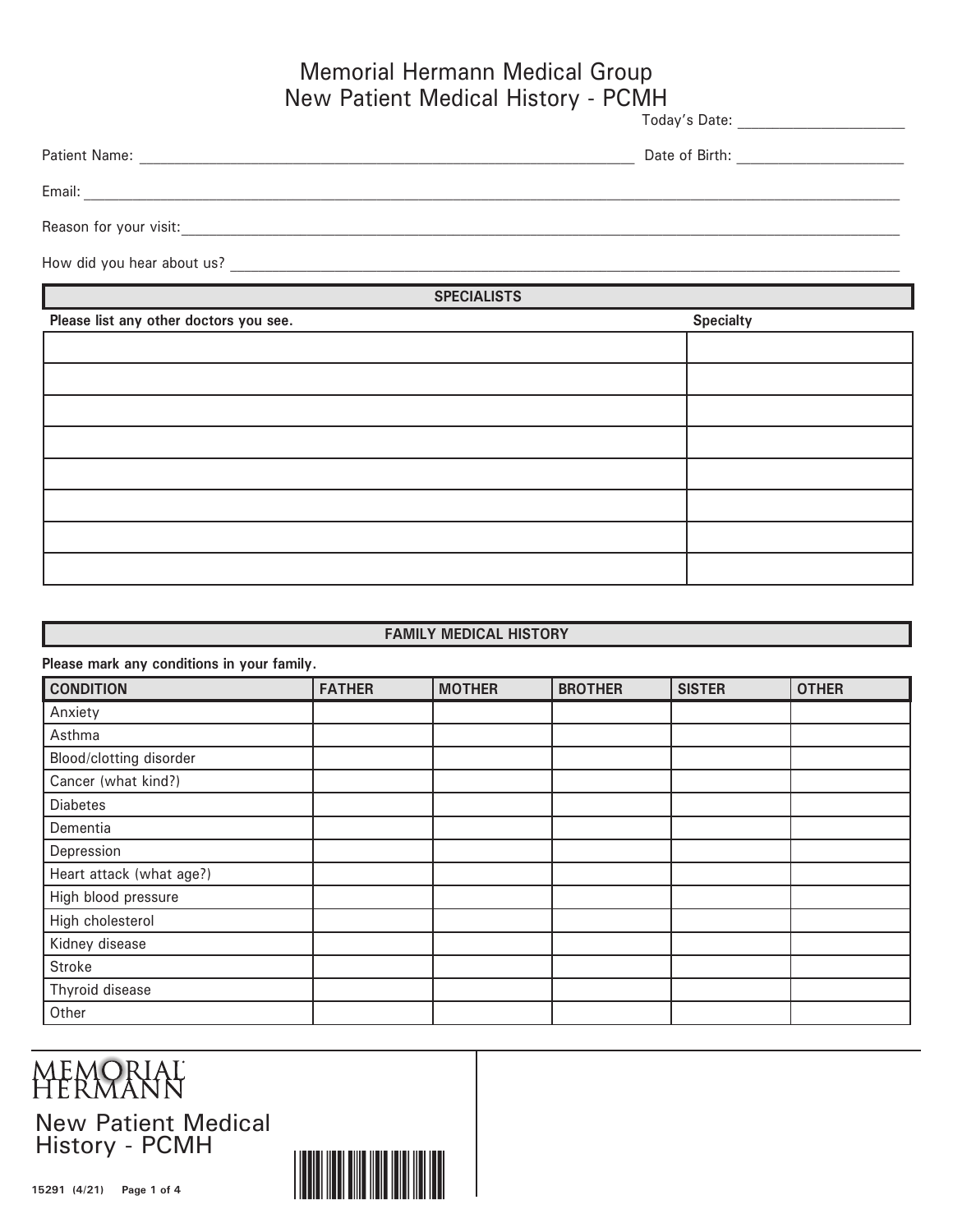| PERSONAL MEDICAL HISTORY       |                                               |                         |  |  |  |
|--------------------------------|-----------------------------------------------|-------------------------|--|--|--|
|                                | Please mark any conditions that apply to you. |                         |  |  |  |
| $\Box$ Anxiety                 | $\Box$ Diabetes                               | $\Box$ High cholesterol |  |  |  |
| $\Box$ Asthma                  | $\Box$ Emphysema (COPD)                       | $\Box$ Kidney disease   |  |  |  |
| $\Box$ Blood/clotting disorder | $\Box$ Heart attack (what age?)               | $\Box$ Osteoporosis     |  |  |  |
| $\Box$ Cancer:                 | $\Box$ Heart disease (blocked arteries)       | $\Box$ Stroke           |  |  |  |
| $\Box$ Covid                   | $\Box$ Heart failure                          | $\Box$ Thyroid disease  |  |  |  |
| $\Box$ Depression              | $\Box$ High blood pressure                    | $\Box$ Other:           |  |  |  |

### **SURGICAL HISTORY**

| Please list any surgeries you've had. | <b>Date</b> |
|---------------------------------------|-------------|
|                                       |             |
|                                       |             |
|                                       |             |
|                                       |             |
|                                       |             |

| <b>HEALTH MAINTENANCE</b>             |                                                        |            |           |  |  |
|---------------------------------------|--------------------------------------------------------|------------|-----------|--|--|
| Have you had these vaccines (shots)?  |                                                        | Yes (Date) | <b>No</b> |  |  |
| Chicken Pox                           |                                                        |            |           |  |  |
| Covid                                 |                                                        |            |           |  |  |
| Flu                                   |                                                        |            |           |  |  |
| Meningitis                            |                                                        |            |           |  |  |
| Pneumonia (Prevnar, Pneumovax)        |                                                        |            |           |  |  |
| Shingles (Zostavax, Shingrix)         |                                                        |            |           |  |  |
| Tetanus                               |                                                        |            |           |  |  |
| Have you had these tests?             | If Yes, please list date (month/day/year) and results. |            | <b>No</b> |  |  |
| <b>Bone Density Screening</b>         |                                                        |            |           |  |  |
| <b>Colorectal Cancer Screening</b>    |                                                        |            |           |  |  |
| o Colonoscopy                         |                                                        |            |           |  |  |
| o Fecal immunochemical test (FIT-DNA) |                                                        |            |           |  |  |
| (Ex: Cologuard)                       |                                                        |            |           |  |  |
| o Fecal occult blood test (FOBT)      |                                                        |            |           |  |  |
| (Ex: Hemoccult Sensa)                 |                                                        |            |           |  |  |
| o Other - List name of test           |                                                        |            |           |  |  |
| Diabetic Eye Exam                     |                                                        |            |           |  |  |
| Mammogram                             |                                                        |            |           |  |  |
| Pap Smear                             |                                                        |            |           |  |  |

# **MEMORIAL**<br>HERMANN

New Patient Medical History - PCMH

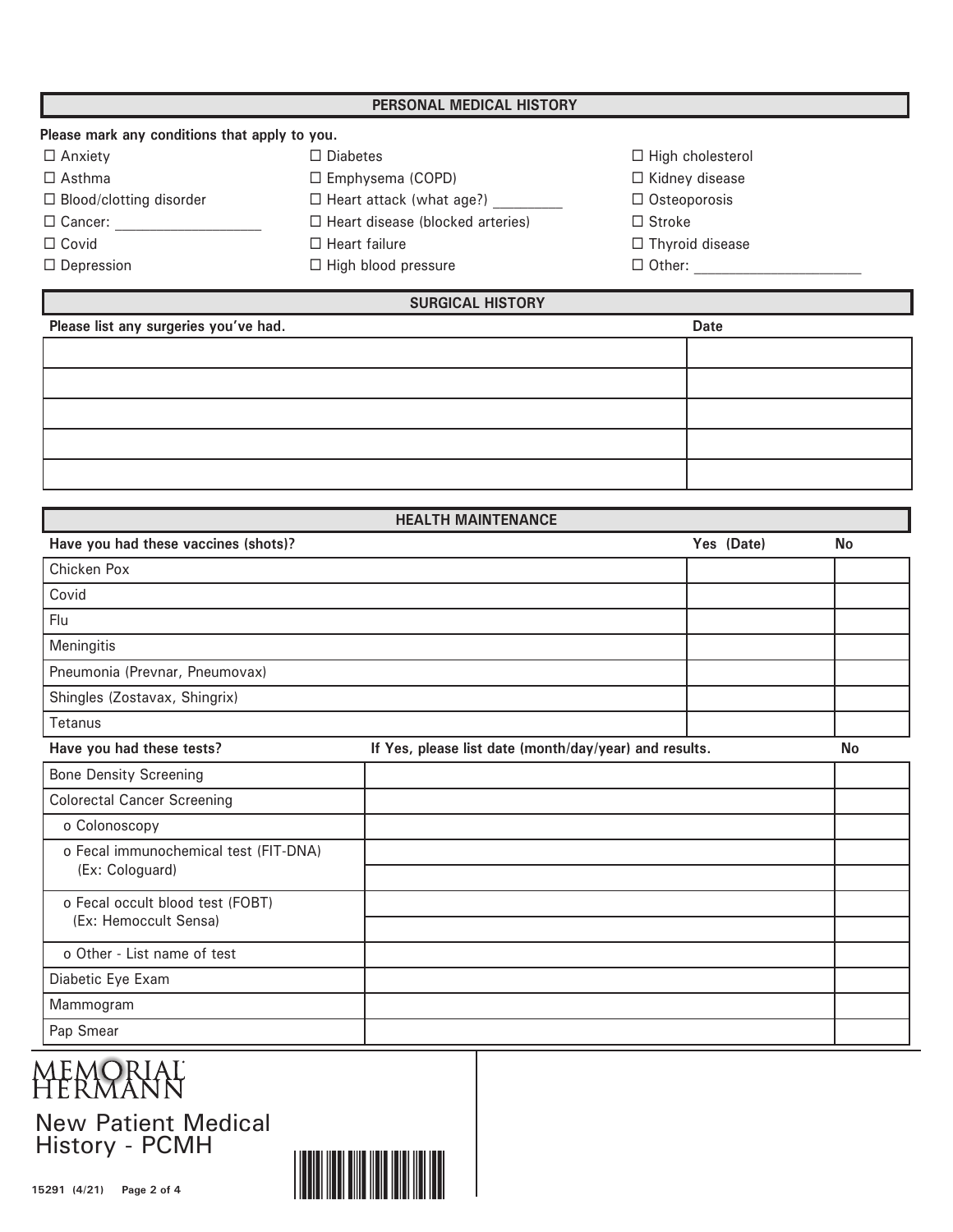|                          |                                            |                                                                                                                                                                                                                                | <b>SOCIAL HISTORY</b>      |                                                                                             |                                         |                  |
|--------------------------|--------------------------------------------|--------------------------------------------------------------------------------------------------------------------------------------------------------------------------------------------------------------------------------|----------------------------|---------------------------------------------------------------------------------------------|-----------------------------------------|------------------|
| <b>Tobacco Use:</b>      | $\Box$ Current every day                   | $\Box$ Current some days                                                                                                                                                                                                       |                            | $\Box$ Former                                                                               | $\Box$ Never                            |                  |
|                          |                                            |                                                                                                                                                                                                                                |                            |                                                                                             |                                         |                  |
| Tobacco Exposure:        | $\Box$ None                                | $\Box$ At Work                                                                                                                                                                                                                 |                            | $\Box$ At Home                                                                              |                                         |                  |
|                          |                                            | You are a current or past smoker, have you smoked in the last year?                                                                                                                                                            |                            | $\Box$ Yes $\Box$ No                                                                        |                                         |                  |
| <b>Alcohol Use:</b>      |                                            | * How often did you have a drink containing alcohol in the past year:                                                                                                                                                          |                            |                                                                                             |                                         |                  |
|                          | $\Box$ Never                               | $\Box$ Monthly or less                                                                                                                                                                                                         |                            | $\Box$ 2-4 times/month $\Box$ 2-3 times/week $\Box$ 4 or more times/week                    |                                         |                  |
|                          |                                            |                                                                                                                                                                                                                                |                            | * How many drinks did you consume on a typical day when you were drinking in the past year? |                                         |                  |
|                          | $\square$ 1-2                              | $\square$ 3-4                                                                                                                                                                                                                  | $\square$ 5-6              | $\square$ 7-9                                                                               | $\Box$ 10 or more                       |                  |
|                          |                                            | * How often did you have 6 or more drinks on one occasion in the past year?                                                                                                                                                    |                            |                                                                                             |                                         |                  |
|                          | $\Box$ Never                               | $\Box$ Less than monthly $\Box$ monthly                                                                                                                                                                                        |                            | $\Box$ Weekly                                                                               | $\Box$ Daily or almost daily            |                  |
|                          | * Type of Alcohol:                         | $\Box$ Beer                                                                                                                                                                                                                    | $\Box$ Wine                | $\Box$ Liquor                                                                               |                                         |                  |
| <b>Substance Use:</b>    | $\Box$ Current                             | $\Box$ Past                                                                                                                                                                                                                    | $\Box$ Never               |                                                                                             |                                         |                  |
|                          |                                            |                                                                                                                                                                                                                                |                            |                                                                                             |                                         |                  |
| Exercise:                | $\Box$ No Exercise                         | $\Box$ Light Exercise                                                                                                                                                                                                          | □ Moderate Exercise        |                                                                                             | $\Box$ Vigorous/High Intensity Exercise |                  |
|                          |                                            |                                                                                                                                                                                                                                |                            |                                                                                             |                                         |                  |
|                          |                                            |                                                                                                                                                                                                                                |                            |                                                                                             |                                         |                  |
|                          |                                            |                                                                                                                                                                                                                                |                            | $\Box$ Student                                                                              | $\Box$ Retired $\Box$ Unemployed        |                  |
|                          |                                            |                                                                                                                                                                                                                                | <b>OBSTETRICAL HISTORY</b> |                                                                                             |                                         |                  |
|                          | Have you ever been pregnant? $\square$ N/A | $\square$ No<br>$\Box$ Yes                                                                                                                                                                                                     |                            |                                                                                             |                                         |                  |
|                          |                                            | If yes, list pregnancies here: experience of the state of the state of the state of the state of the state of the state of the state of the state of the state of the state of the state of the state of the state of the stat |                            |                                                                                             |                                         |                  |
| <b>DATE/YEAR</b>         | <b>WEEKS AT BIRTH</b>                      |                                                                                                                                                                                                                                |                            | DELIVERY: VAGINAL, CESAREAN, PREGNANCY LOSS, ETC                                            |                                         | <b>CHILD SEX</b> |
|                          |                                            |                                                                                                                                                                                                                                |                            |                                                                                             |                                         |                  |
|                          |                                            |                                                                                                                                                                                                                                |                            |                                                                                             |                                         |                  |
|                          |                                            |                                                                                                                                                                                                                                |                            |                                                                                             |                                         |                  |
|                          |                                            |                                                                                                                                                                                                                                |                            |                                                                                             |                                         |                  |
|                          |                                            |                                                                                                                                                                                                                                |                            |                                                                                             |                                         |                  |
|                          |                                            |                                                                                                                                                                                                                                |                            |                                                                                             |                                         |                  |
| If yes, please describe: |                                            | Did you have any complications during your pregnancies? $\square$ N/A                                                                                                                                                          | $\Box$ No                  | $\Box$ Yes                                                                                  |                                         |                  |